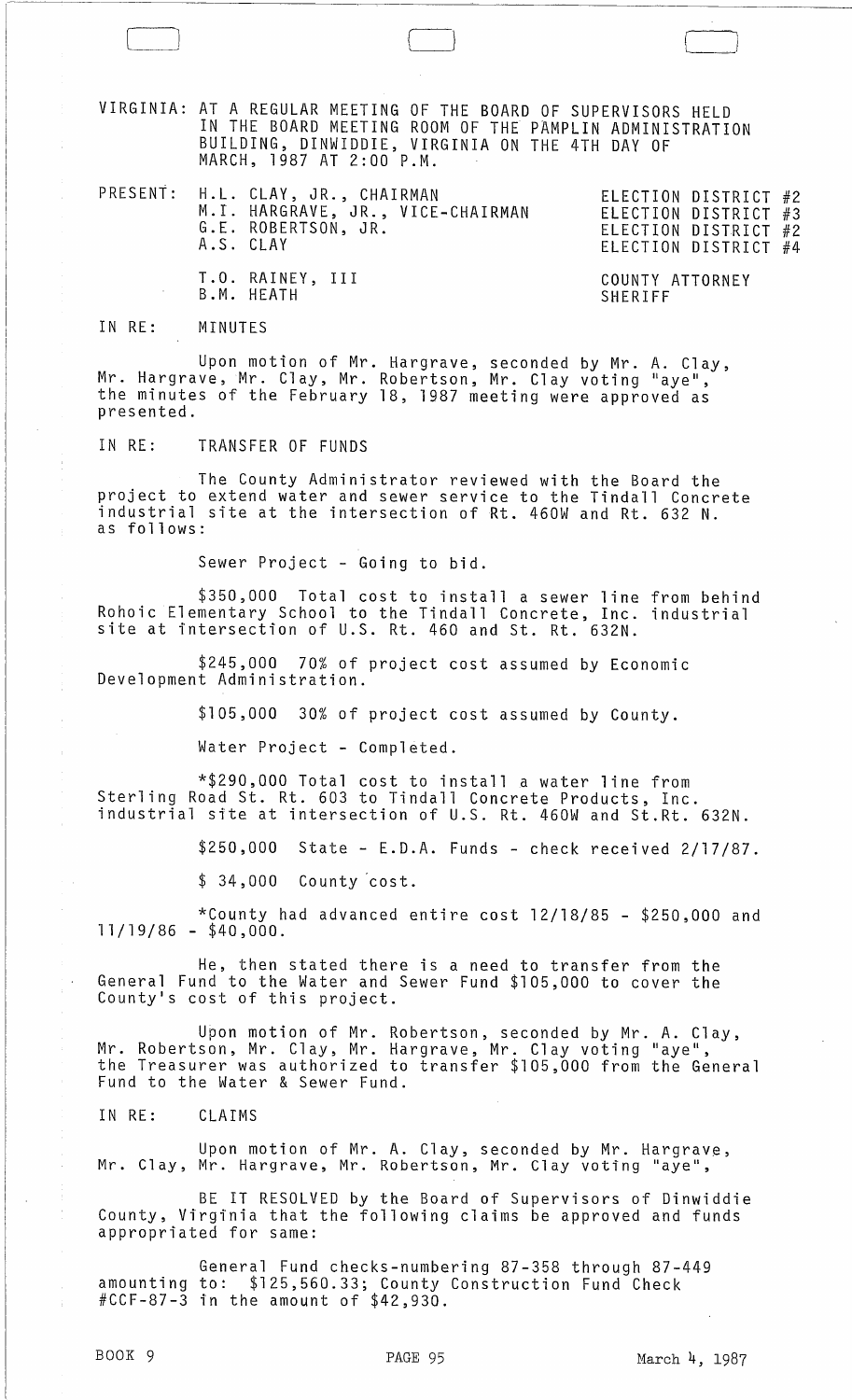## IN RE: EXECUTIVE SESSION

Upon motion of Mr. A. Clay, seconded by Mr. Hargrave,<br>Mr. Clay, Mr. Hargrave, Mr. Robertson, Mr. Clay voting "aye", pursuant to Sec. 2.1-344 (6) of the Virginia Freedom of Information Act, the Board moved into Executive Session at 2:09 P.M. to discuss legal matters. The meeting reconvened into Open Session at 2:19 P.M.

IN RE: DOROTHY M. WALKER--REQUEST FOR ADDITIONAL BUILDING PERMIT

Mrs. Dorothy M. Walker appeared before the Board to request approval to place a mobile home on her property for her son. She stated her husband died and she wants to have her son close by. She talked with the County Administrator and he advised her nothing could be done. She also talked to Mr. Hargrave and had checked into the land he told her about, but it was a good ways down the road. She also talked to Mrs. Rathien who sold her the property she owns now and she was told she couldn't place a trailer on Mrs. Rathien's property. She requested the Board change the ordinance to allow her to put a trailer on her property or on Mrs. Rathien's property.

The County Administrator explained the parent tract concept under which this property was subdivided. This parcel was one of seven and carries only one building permit with it.

Mrs. Walker stated Mrs. Rathien has only sold four parcels. Mr. Hargrave suggested the records be researched to see what has been placed. There could be an unoccupied site. He added the Board cannot violate the law.

The County Administrator stated four parcels have been sold. The remaining three must contain five acres. The Chairman asked the County Administrator to verify the building sites that have been used. Mr. Hargrave stated there is also the option of Mrs. Walker enlarging her residence for her son. Mrs. Walker stated she did not think this would be good for her son and his wife.

IN RE: COMMISSIONER OF REVENUE--EXTRA HELP FOR MAPPING

Mr. W.E. Bolte, Commissioner of Revenue, appeared before the Board to request an additional appropriation of \$3,477 for extra help to review the mapping being corrected<br>for the E-911 emergency telephone system. Total additional for the E-911 emergency telephone system. Total additional time needed is 95 days at \$36.60 per day.

Upon motion of Mr. Hargrave, seconded by Mr. A. Clay, Mr. Hargrave, Mr. Clay, Mr. Robertson, Mr. Clay voting "aye",<br>an additional appropriation of \$3,477 was approved for the Commissioner of Revenue to hire additional help to review the corrections of the existing tax maps used for the E-9l1 emergency telephone system.

IN RE: TREASURER

Mr. W.E. Jones presented his report for the month of February, 1987.

IN RE: BUILDING INSPECTOR

Mr. D.H. Abernathy presented hisreport for the month of February, 1987.

IN RE: ANIMAL WARDEN

 $\frac{1}{2}$  ,  $\frac{1}{2}$  ,  $\frac{1}{2}$  ,  $\frac{1}{2}$ 

Mr. L.A. Brooks, Jr., presented his report for the month of February, 1987.

 $\frac{1}{\sqrt{2\pi}}\sum_{i=1}^{n-1}\frac{1}{i} \left( \frac{1}{\sqrt{2\pi}}\right)^{i} \frac{1}{i} \left( \frac{1}{\sqrt{2\pi}}\right)^{i} \frac{1}{i} \left( \frac{1}{\sqrt{2\pi}}\right)^{i} \frac{1}{i} \left( \frac{1}{\sqrt{2\pi}}\right)^{i} \frac{1}{i} \left( \frac{1}{\sqrt{2\pi}}\right)^{i} \frac{1}{i} \left( \frac{1}{\sqrt{2\pi}}\right)^{i} \frac{1}{i} \left( \frac{1}{\sqrt{2\pi}}\right)^{i} \$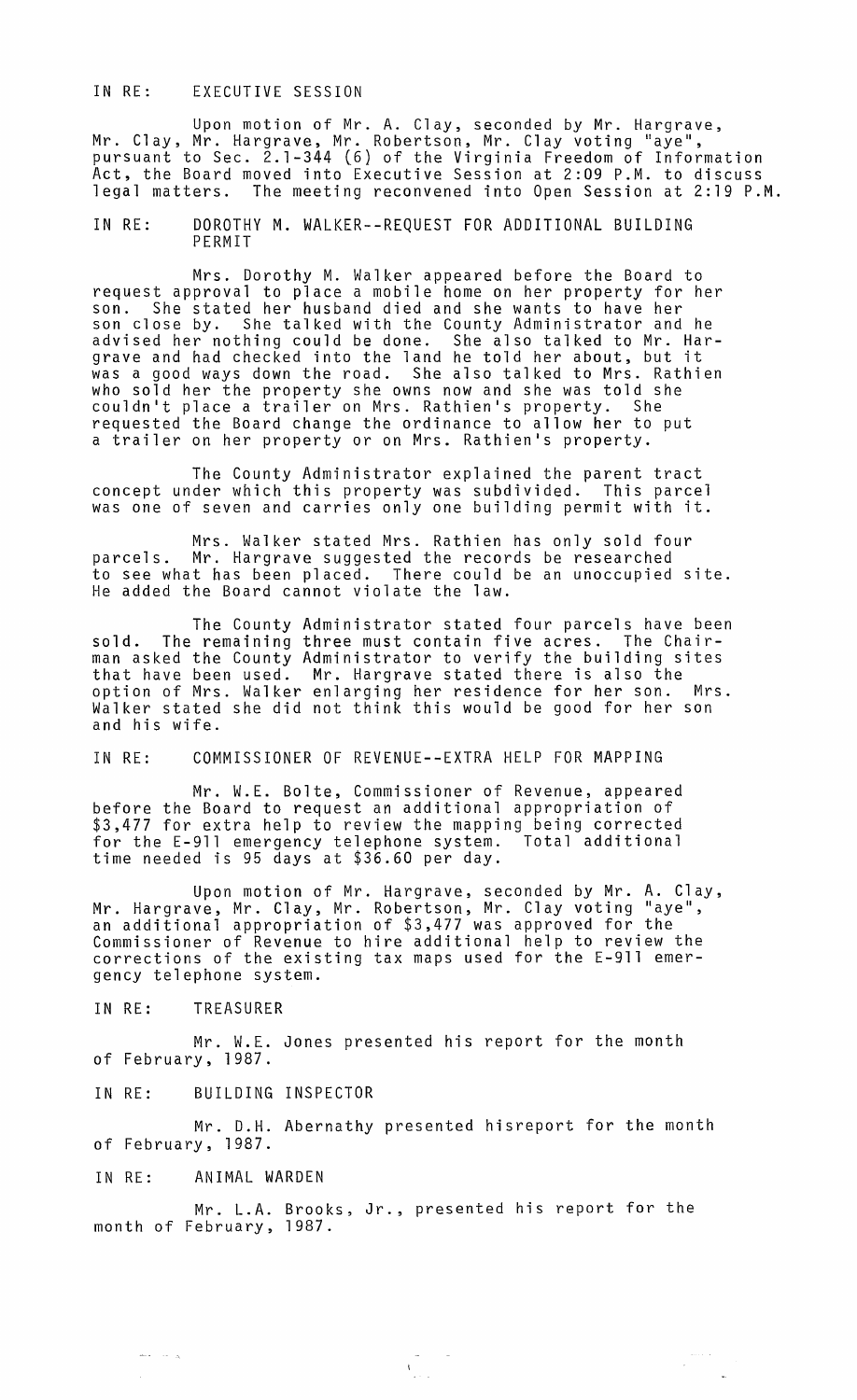## IN RE: VIRGINIA DEPARTMENT OF HIGHWAYS & TRANSPORTATION

Mr. MacFarland Neblett, Resident Engineer, Va. Dept. of Highways & Transportation, appeared before the Board to answer questions.

He stated he wanted to thank the Sheriff for his assistance with the truck accident on I-85. He added the department<br>hopes to continue with its construction work as soon as the hopes to continue with its construction work as soon as the<br>weather breaks.

Mr. H. Clay stated that there are some bad holes on the entrance ramp to 1-85 off u.S. Rt. 1 North. Mr. Neblett stated he was aware of those.

IN RE: DINWIDDIE CABLE TV--STATUS REPORT

Mr. Chuck Stigberg, President, Dinwiddie Cable TV, appeared before the Boardto give a report on the progress of cabletelevision in Dinwiddie County. He reviewed the areas which revere connected in the first stage. He reviewed the areas which<br>have been connected in the first stage. He stated the performance<br>of the system has been quite good. Most of the problems have been subscriber related. He added his CPA has been processing the first franchise payment.

Mr. H. Clay asked Mr. Stigberg said 350. Mr. planned in the first phase. how many customers have been connected. A. Clay asked how many had been planned in the first phase. Mr. Stigberg said 540, but he feels<br>it will be achieved.

Mr. H. Clay asked what the next step would be. Mr. Stigberg stated to cross the railroad to Monwyn and Harrison Trailer Parks, but he needs additional financing.

IN RE: CARL BOGESE--CENTURY WOODS--REDUCTION OF RIGHT-OF-WAY FOR ROAD CONSTRUCTION

Mr. Jim Nixon of Charles Townes & Associates appeared<br>before the Board to represent Mr. Carl Bogese and his development<br>off U.S. #1, Century Woods. He stated that in the original plans, an 80 ft. right-of-way was dedicated to serve the commercial area in the front and the residential area in the back. Bogese wants to proceed with the residential development but hasn't been able to get the commercial development at this time.

He, therefore, requests approval to decrease the 80 ft. right-of-way requirement to 50 ft. to serve the single family development in the back. He seeks this relief until the commercial development occurs in the front at which time the 80 ft. road wbuld be built. The Va. Dept. of Highways & Transportation will accept a 50 ft. road.

Mr. Hargrave stated it seems unwise to put down the extra road width. It can be expanded when the need arises.

The County Administrator stated the request came before the Planning Commission and now it is before the Board for review. He recommended the request be accepted as presented. At such time that commercial development begins, the developer can construct the 80 ft. road. The Planning Commission did not oppose the request at their meeting.

Mr. Robertson asked if anything would be built on<br>right-of-way in the meantime. Mr. Nixon said no. the 30 ft. right-of-way in the meantime.

Upon motion of Mr. Hargrave, seconded by Mr. Robertson, Mr. Hargrave, Mr. Robertson, Mr. Clay, Mr. Clay voting "aye",

BE IT RESOLVED by the Board of Supervisors of Dinwiddie County, Virginia that Mr. Carl Bogese is authorized to reduce the 80 ft. right-of-way serving the commercial and residential development in Century Woods off U.S. Rt. 1 to 50 ft. to construct a road to serve only the residential area at this time; and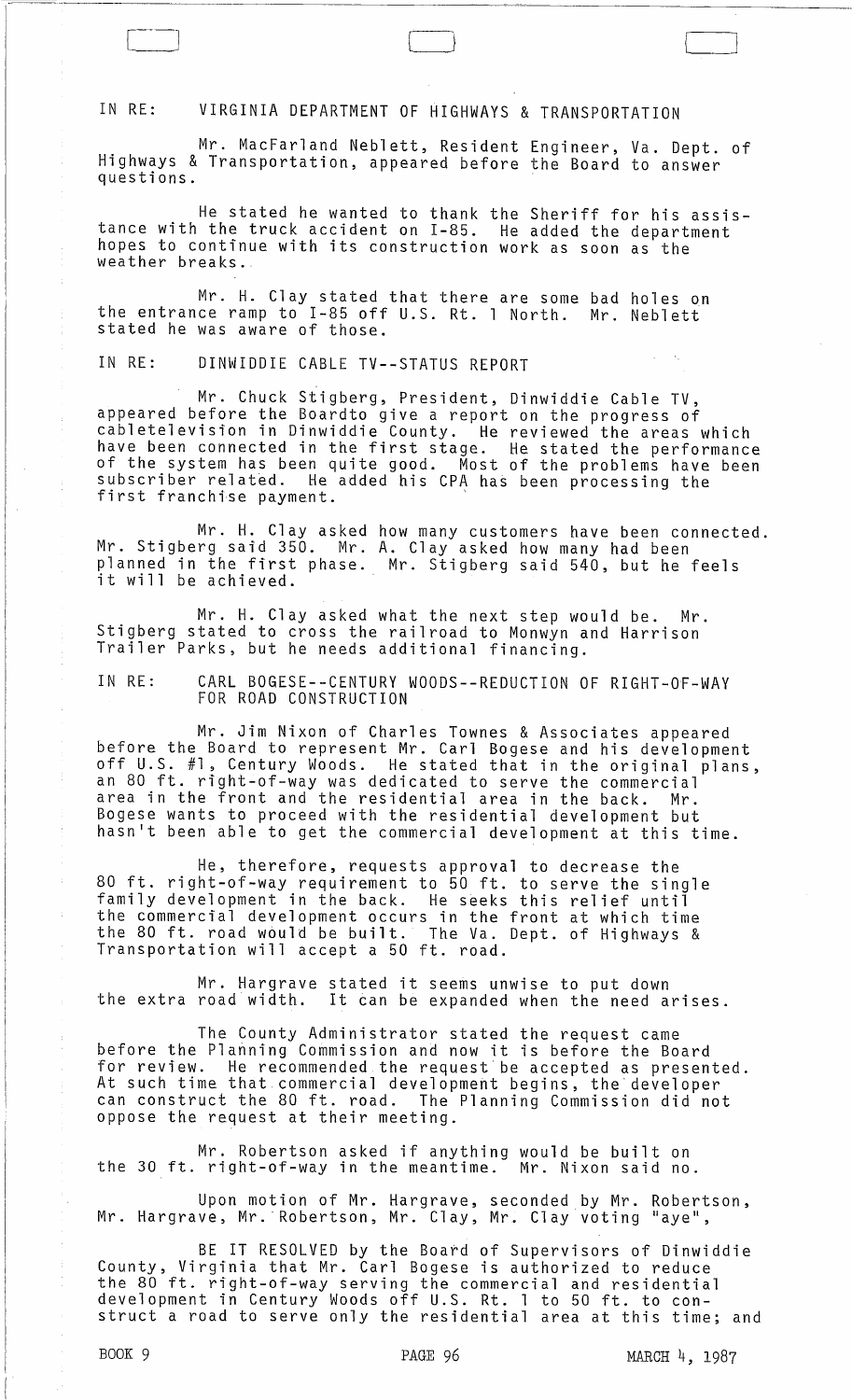BE IT FURTHER RESOLVED by the Board of Supervisors of Dinwiddie County, Virginia that at such time that the commercial area is developed, the additional 30 ft. will be used to construct an 80 ft. road.

IN RE: COMMUNITY DIVERSION INCENTIVE PROGRAM

Mr. T.O. Rainey, III, Commonwealth Attorney, stated that the Community Diversion Incentive Program has been instituted with Clerks, Commonwealth Attorneys and Judges in other area to provide alternative sentencing for first offenders. Dinwiddie has such a program in the Juvenile and Domestic Relations Court for juveniles.

Mr. Rainey asked that this program be approved for the general district court for non-violent offenders. The judge does not have to use it but it will be available. The community services would be performed in Dinwiddie County only. The program will be administered by the local courts and is funded by the State. Mr. H. Clay asked if the work will be done by Dinwiddie citizens only. Mr. Rainey stated no, all those who are convicted in Dinwiddie court.

Upon motion of Mr. Robertson, seconded by Mr. Hargrave, Mr. Robertson, Mr. Hargrave, Mr. Clay, Mr. Clay voting "aye<sup>n</sup>,

BE IT RESOLVED that the Board of Supervisors of Dinwiddie County, Virginia that:

The County resolves to participate.

2. The County agrees to appoint the required representatives to a Community Corrections Board which serves this area.

3. The representatives to that Community Board would be empowered in accordance with the Community Diversion Act of 1981. This program is financed 100 percent with state funds and will be operated at no cost or contribution from the County.

4. The participation is limited to offenses in Dinwiddie County and the services will be performed in Dinwiddie County.

IN RE: DINWIDDIE VFD ADDITION--AUTHORIZATION TO HIRE PROFESSIONAL SERVICES

The County Administrator stated that the Board has discussed an addition to the Dinwiddie VFD. To move forward on the project, the need for architectural services should be considered. An architect is required for any building over 5,000 sq. ft .. However, this addition may not be over 5,000 sq. ft.

Mr. Hargrave stated a reasonable estimate of cost is needed for budget sessions.

Upon motion of Mr. Hargrave, seconded by Mr. Robertson, Mr. Hargrave, Mr. Robertson, Mr. Clay, Mr. Clay voting "aye", the Purchasing Agent was authorized to solicit proposals for architectural services for an addition to the Dinwiddie VFD firehouse.

IN RE: NAMOZINE VFD--ADDITIONAL LIGHTS AT FIREHOUSE

Mr. Robertson stated that the plans for the Namozine VFD building did not include sodium vapor street-security lights. The department is requesting 2 additional street-security lights. One existing light will be changed to sodium vapor.

Upon motion of Mr. Robertson, seconded by Mr. Hargrave, Mr. Robertson, Mr. Hargrave, Mr. Clay, Mr. Clay voting "aye", three street-security lights were approved for the Namozine VFD.

 $\frac{1}{\sqrt{2}}$  and  $\frac{1}{\sqrt{2}}$  . The set of  $\frac{1}{\sqrt{2}}$ 

 $\label{eq:reduced} \begin{split} \mathcal{L}_{\text{invariant}}(\mathcal{L}_{\text{out}}, \mathcal{L}_{\text{out}}, \mathcal{L}_{\text{out}}) = \mathcal{L}_{\text{out}}(\mathcal{L}_{\text{out}}) \end{split}$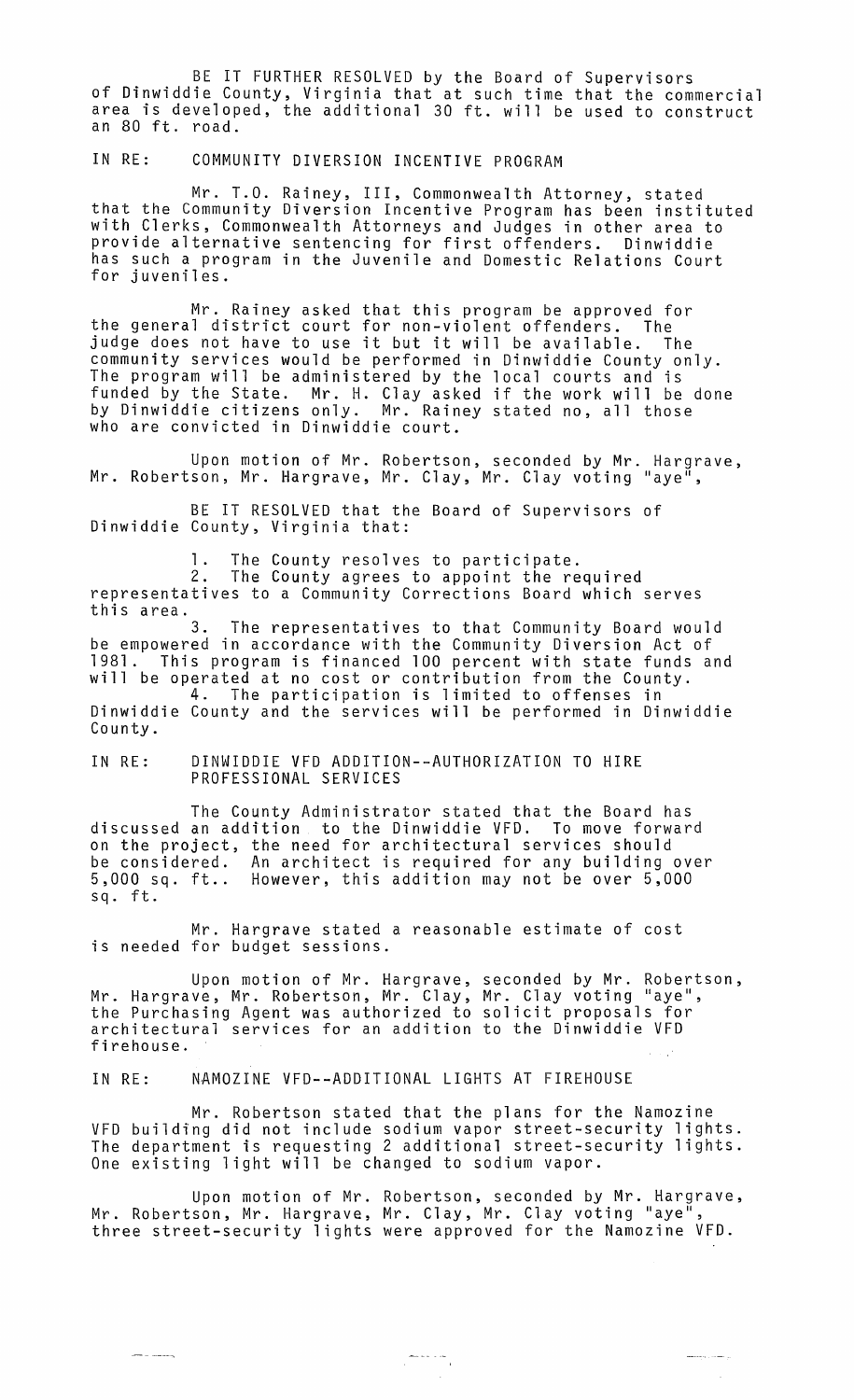IN RE: BINGO & RAFFLE PERMIT--SOUTHSIDE ELEMENTARY SCHOOL

Upon motion of Mr. Hargrave, seconded by Mr. A. Clay, Mr. Hargrave, Mr. Clay, Mr. Robertson, Mr. Clay voting "aye", the following resolution was adopted:

LJ

WHEREAS, Southside Elementary School has made application to the Board of Supervisors for a Bingo & Raffle permit for calendar year 1987; and

WHEREAS, the School meets the requirements of the Code of Virginia and has paid the \$10.00 application fee;

NOW THEREFORE BE IT RESOLVED by the Board of Super-<br>visors of Dinwiddie County, Virginia that the Southside Ele-<br>mentary School be granted a Bingo & Raffle permit for calendar<br>1987.

IN RE: TARGET RANGE PERMIT--LULA W. BRANCH"

The Board received an application 'for a target range permit from Lula W. Branch to hold turkey shoots on her property (Dilsey Branch estate) on Rt. 642. The purpose of the turkey shoots is to raise money for Bloomfield Baptist Church. The first turkey shoot will be held March 7, 1987. The Building Inspector, Dwayne Abernathy, visited the site and found the arrangements to be adequate for a turkey shoot.

Upon motion of Mr. A. Clay, seconded by Mr. Hargrave, Mr. Clay, Mr. Hargrave, Mr. Robertson, Mr. Clay voting "aye", a target range permit was approved for Mrs. Lula W. Branch to hold turkey shoots on 'her property on Rt. 642 with the conditions stated therein.

IN RE: SUPERVISOR FOR ELECTION DISTRICT #l--INTERVIEWS OF CANDIDATES'

The following candidates appeared before the Board to seek appointment to fill the vacancy in Election District #1 left by the resignation of George S. Bennett, Jr.:

- 1. Harrison 'Moody Mr. Ray Jones 'spoke in support.
- 2. Paul W. Walk, Jr. Mr. Fred Sahl spoke in support. 2. Paul W. Walk,<br>3. Richard Avery
- 
- 4. Joseph Fields Mr. James McKenzie spoke in support.<br>5. David Lucas
- 5. David Lucas 6. George Harvanek

The Board agreed to meet at 7:30 A.M., Friday, March 6, 1987 to take action on this appointment.

IN RE: EXECUTIVE SESSION.

Upon motion of Mr. Hargrave, seconded by Mr. A. Clay, Mr. Hargrave, Mr. Clay, Mr. Robertson, Mr. Clay voting "aye", pursuant to Sec. 2.1-344 (6) of the Virginia Freedom of Information Act, the Board moved into Executive Session at 3:42 P.M. to discuss legal matters. The meeting reconvened into Open Session at 5:12 P.M.

IN RE: ADJOURNMENT

Upon motion of Mr. Robertson, seconded by Mr. Hargrave, Mr. Robertson, Mr. Hargrave, Mr. Clay, Mr. Clay voting "aye<sup>m</sup>,<br>the meeting was adjourned until 7:30 P.M., Friday, March 6, 1987.

 $\frac{1}{2}$